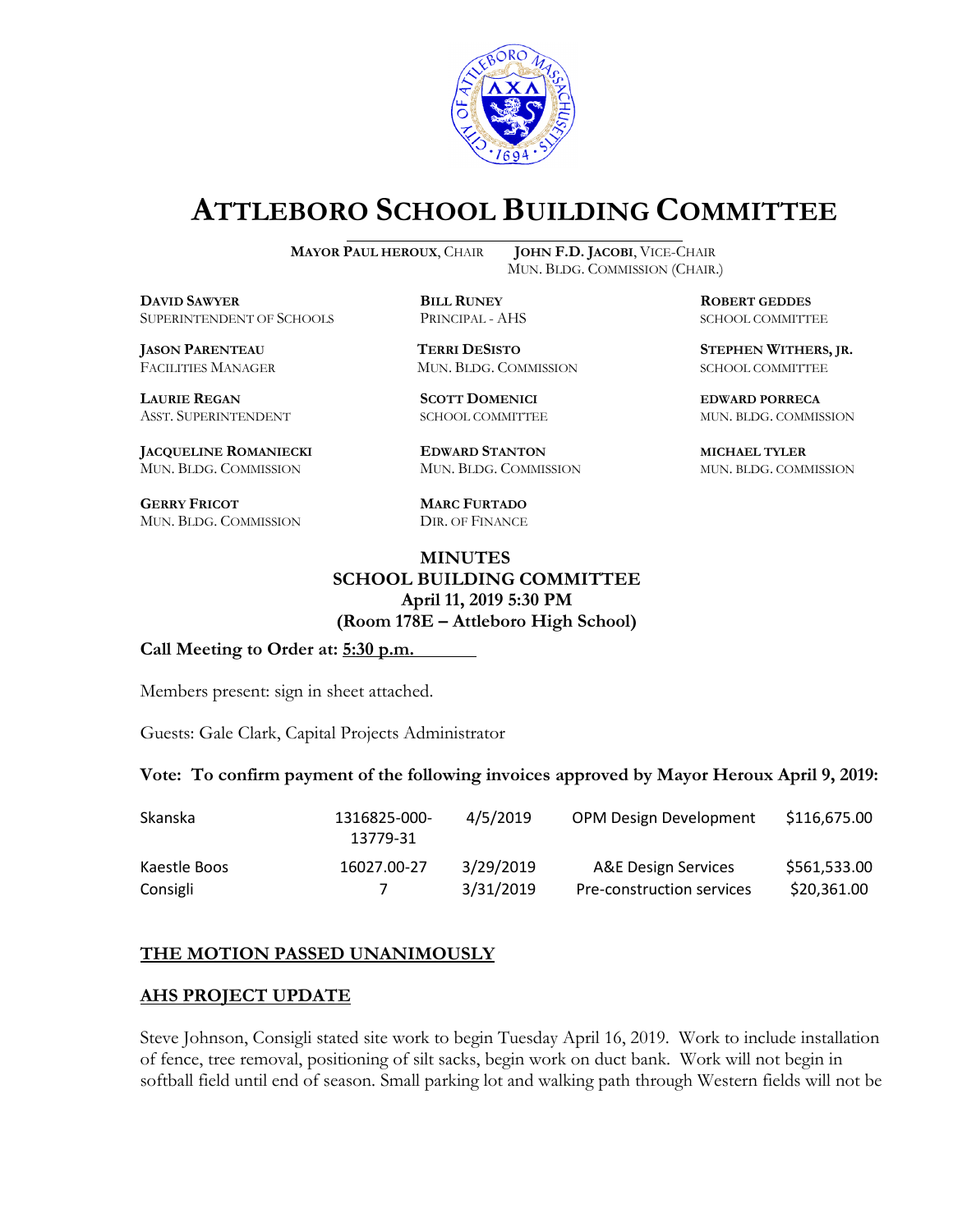available to walkers, school has notified parents, and Brennan school Principal. Once school ends work will expand into high school parking lot.

Principal Runey and Kim Janssen met with Rachel from Consigli to develop the AHS project Facebook page. Page to be updated weekly with photos, drone video and information from Consigli. Currently a quick link to the AHS project exists on the high school webpage. This link will be populated with project updates. A discussion was held regarding other avenues of communication to neighbors, including email blasts or mailings.

Joe Milani provided an update on the DESE Chapter 74 meeting held at KBA. DESE follows the "ten second rule" which is how long it takes to get to eye wash station, emergency power off switch, etc. for safety reasons. DESE suggested additional items be added to the plans.

No comment back from MSBA regarding 60% CD submission, submitted March 28, 2019.

### Structural Peer Review

Joe Milani, package sent to structural peer review at 90% CD they agreed to do review for -process required by building code. Peer review to be done before bid package out on May 3<sup>rd</sup>. Cost of peer review-\$2900 coming out of reimbursable expense line in KBA contract.

MOTION: To recommend expenditure of \$2900 from KBA contract for structural peer review.

# **THE MOTION PASSED UNANIMOUSLY**

Soil sampling-Joe Milani. Original plan-top soil removed from site and new soil imported in. It was suggested soil be stored at Highland Park driving range site. In order to remove and store soil, soil must be tested for hazardous material. Licensed site professional (LSP) cost for soil testing=\$17,800. LSP to test entirety of Western Field, area under initial fence, baseball field, field hockey field and two areas east of building near Sweet forest. Proposal cost \$17,800 which includes approximately 33 soil samples and testing of samples. Monies to come out of KBA reimbursable expenses.

VOTE: To recommend expenditure of \$17,800 from KBA contract for soil testing.

## **THE MOTION PASSED UNANIMOUSLY**

**Next Meeting Dates: May 1, 2019 5:30 p.m.**

**VOTE: To adjourn. \_\_\_\_6:55 p.m.\_\_\_\_\_\_**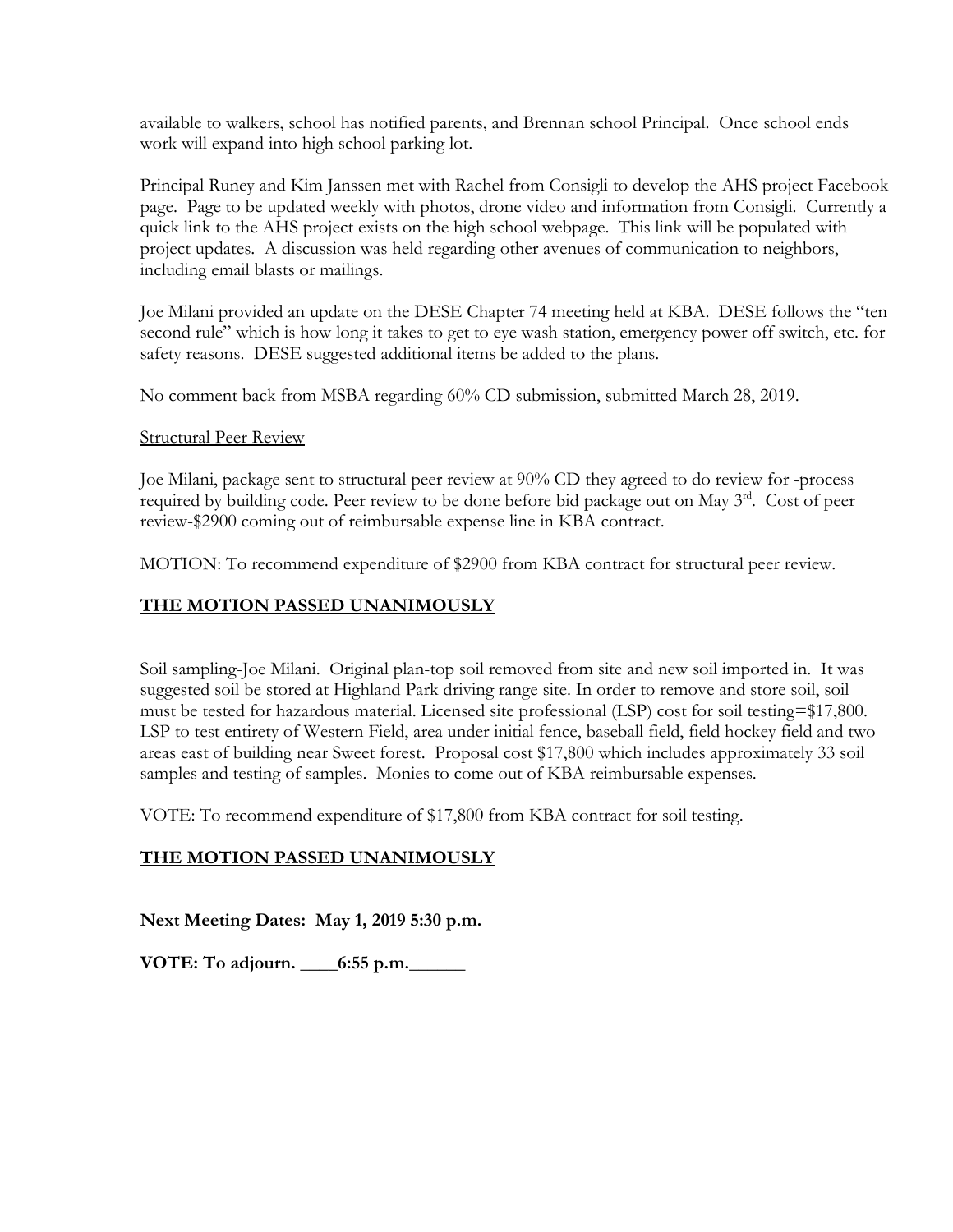#### S R C paargesteren.<br>Friedrich ſ.

|          | Facilitator: Mayor Paul Heroux | Place/Room:                  | Room 178E AHS |
|----------|--------------------------------|------------------------------|---------------|
| Project: | Attleboro High School          | Meeting Date: April 11, 2019 |               |
|          | <b>KOLOGIANIA</b>              |                              |               |

| Mayor<br>Vice-Chair<br>Superintendent<br>Assistant | City of Attleboro<br><b>SBC</b><br>Attleboro Schools | The Hears  |
|----------------------------------------------------|------------------------------------------------------|------------|
|                                                    |                                                      |            |
|                                                    |                                                      |            |
|                                                    |                                                      |            |
| Superintendent                                     | Attleboro Schools                                    |            |
| Principal                                          | Attleboro High<br>School                             |            |
| Director of<br>Finance                             | Attleboro Schools                                    |            |
| <b>Facilities</b><br>Manager                       | <b>Attleboro Schools</b>                             |            |
| School<br>Committee                                | Attleboro Schools                                    | mens       |
| School<br>Committee                                | <b>Attleboro Schools</b>                             |            |
| School<br>Committee                                | <b>Attleboro Schools</b>                             |            |
| Member                                             | <b>MBC</b>                                           | Ed-Stanton |
| Member                                             | <b>MBC</b>                                           |            |
| Member                                             | <b>MBC</b>                                           | turt       |
| Member                                             | <b>MBC</b>                                           | Nomanuek   |
| Member                                             | <b>MBC</b>                                           |            |
| Member                                             | <b>MBC</b>                                           |            |
| Program<br>Executive                               | Skanska                                              |            |
|                                                    | <b>Skanska</b>                                       |            |
| Program<br>Manager                                 | Skanska                                              |            |
|                                                    |                                                      |            |

OVER

Partie